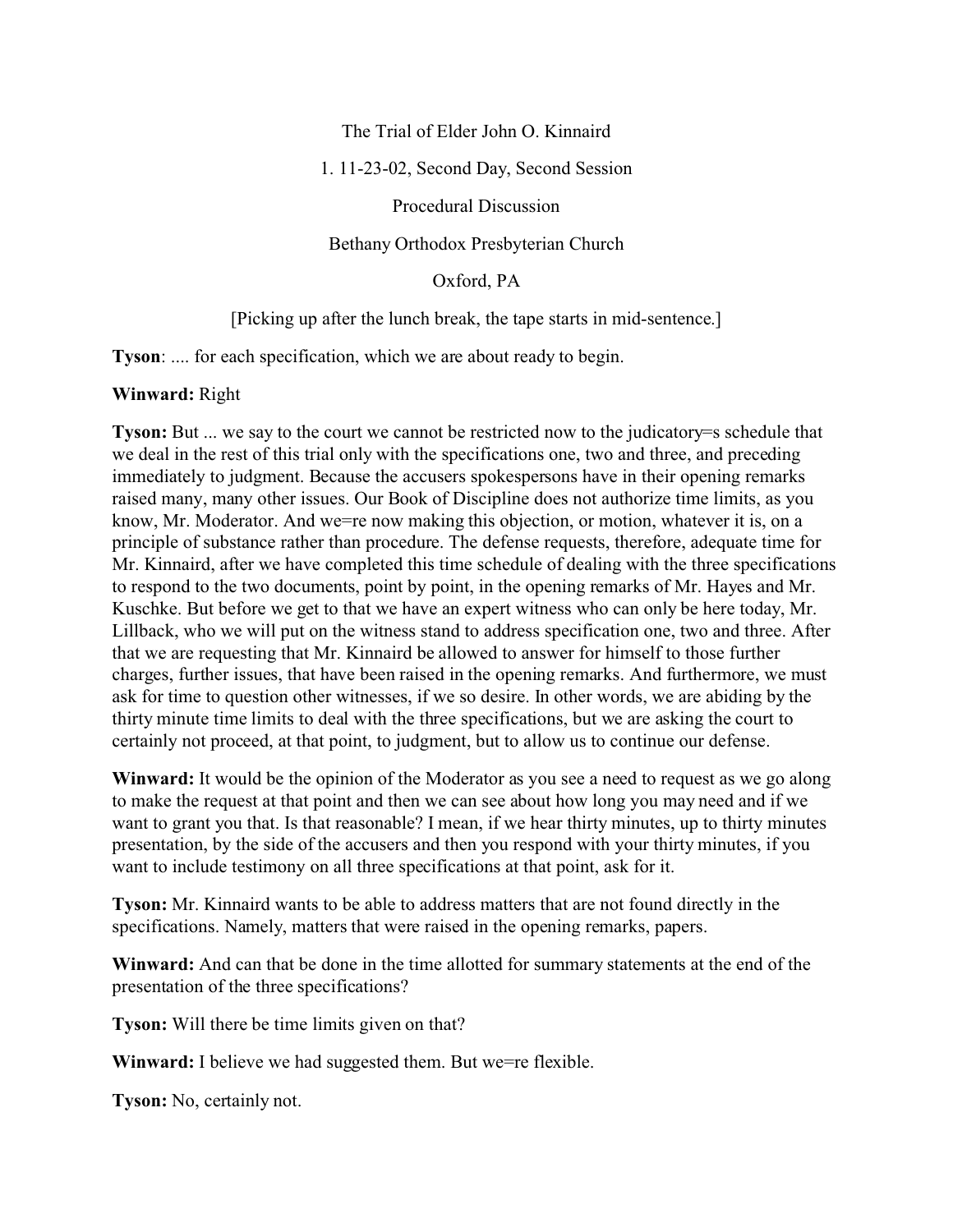**Winward:** If there was an extension of time?

**Tyson:** Mr. Kinnaird wants freedom to address, not to filibuster, but in a cogent manner all of the new issues that have been raised in the papers.

**Winward:** And he wanted to do that at this point? Is that what you are saying?

**Tyson:** No. After we deal with the specifications.

**Winward:** That=s what I just suggested.

**Tyson:** After we do all three specifications?

Winward: Right. That=s what I had just said. No what I had suggested at the end of the three specifications at the summarizing types of things, if it could be done then.

**Kinnaird**: No, the defense. I=m entitled to a defense.

**Doug Watson:** I don=t understand what you are asking for.

**Mike Obel**: May I jump in here. I think what the Moderator is saying: In principle, we agreeable as such a time that we can get there. Then we would like you to give us a specific time that we can agree to and then you may proceed. Is that about right?

**Winward**: Yeah.

**MO:** We=re in principle agreeing with you.

#### **Winward:** Mr. Kinnaird

**JK:** Mr. Moderator. There is no authorization whatsoever in the Book of Discipline for a trial judicatory to set time limits on how much time may be available for either the prosecution or the defense. Before this second session of the trial began we notified the trial judicatory in writing that we were going to take objection to the specifications as the relevancy for supporting the charge. The trial judicatory came back with a schedule that looked very much that they were providing time for that purpose because it spoke only of addressing specifications one, specifications two and specifications three. However, there is a whole body of evidence has been put forward by the prosecution. The evidence is just not those three specifications. It=s everything they entered into the record as evidence. Furthermore, this morning in our opening statements, they=ve given us two written documents which set forward a whole lot of other concerns they have. What we are pleading with this trial judicatory to do. We=re willing to go ahead and have this next phase of the debate to center only around specification one, thirty minutes each side, specification two, thirty minutes each side, specification three, thirty minutes each side. But we must ask that we been given whatever time is necessary. Not some negotiated or agreed upon time, but whatever time is necessary to defense ourselves against the charge. Including all the various statements made in the two opening statement documents provided by the prosecution. This court just simply does not have authority to say that a man is not allowed to defense himself.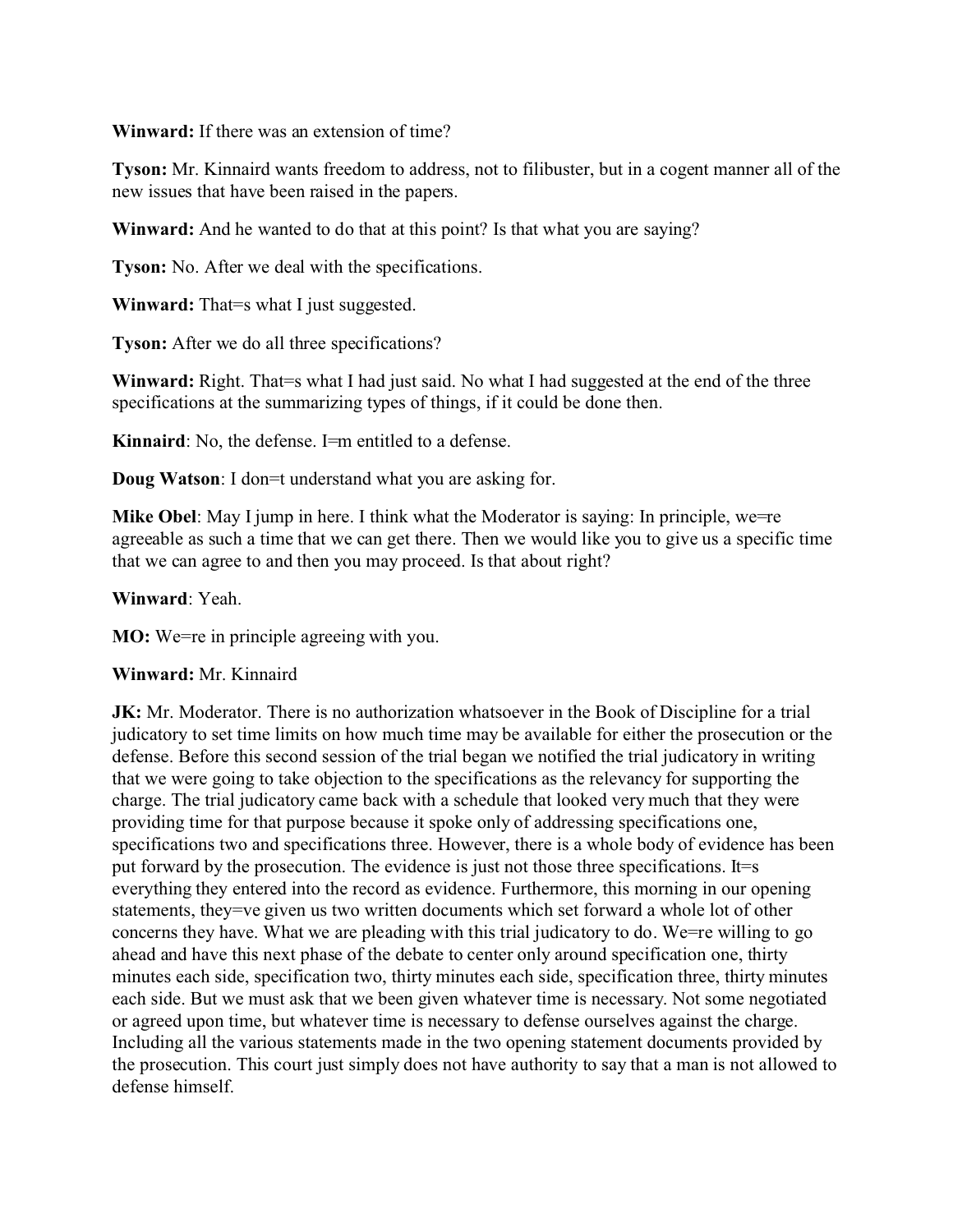**Winward:** Mr. Kinnaird ... It=s the view of the Moderator and I think perhaps the view of the panel that our intention was that the accusers would have time to present their evidence for the first specification, and that the accused with have thirty minutes then to defend themselves, with respect to that specification. That the defense would be involved in that response. So that because we believe the specifications, if proven true, would support the charge, then the defense is bound to deal with the specifications - which the prosecution is going to present. Following that if you want to make some remarks, then I=m suggesting you ask for it at that time.

**Tyson:** And, Mr. Moderator? What if we want to put further witnesses on the stand? Either friendly or unfriendly to develop further defense, would that be permitted?

**Winward:** I think the request would be entertained at that time and if necessary the panel would ... render ...

**Tyson:** If it is denied, we will object at that time.

# **Winward:** Yes.

# **Tyson:** Alright.

**Doug Watson**: I=m a bit puzzled as to what you=re trying to accomplish. I would agree, so we=re clear with each other, that our imposing time limits is something that we have presumed to do and we have not made them hard and fast. We are simply proposing those time limits as a means of having things focused and not going on and on and on type of thing. The charge does not stand by itself and it is not to be proved in this trial by any means other than the specifications that have been given to support it. Any additional - if you will - specification that may occur are not an issue here. The question is: Does these three specifications, do they prove the charge? If the three specifications do not, the charge fails for lack of support. Anything that is raised that is not in those specifications is not of concern to us in this particular trial and ... you know .... I don=t see that our proposal of the accusers presenting their position on specification one, and then your defending on that particular specification, and doing the same on the second and third, that it does seem that in the Book of Discipline after all the evidence has been presented, the accused may make his final argument, with respect to the evidence, and the law of the church, and such as that.

We are not intending upon denying you that opportunity. We can et - to put it that way.

**John Kinnaird**: In light of the speech of the member of the judicatory, are we to understand that during the next phase of this trial for which time has been allotted for each side, up to thirty minutes for specification one, up to thirty minutes for specification two, up to thirty minutes for specification three, that the discussion will be limited to whether that particular specification proves the charge?

## **Winward:** That is correct.

**JK:** Very well. We are prepared to proceed with that in order. Even though we do note for the record that this judicatory has no authority to limit time, even for that matter. But we are prepared to go along with that provided it does not have the affect of preventing us from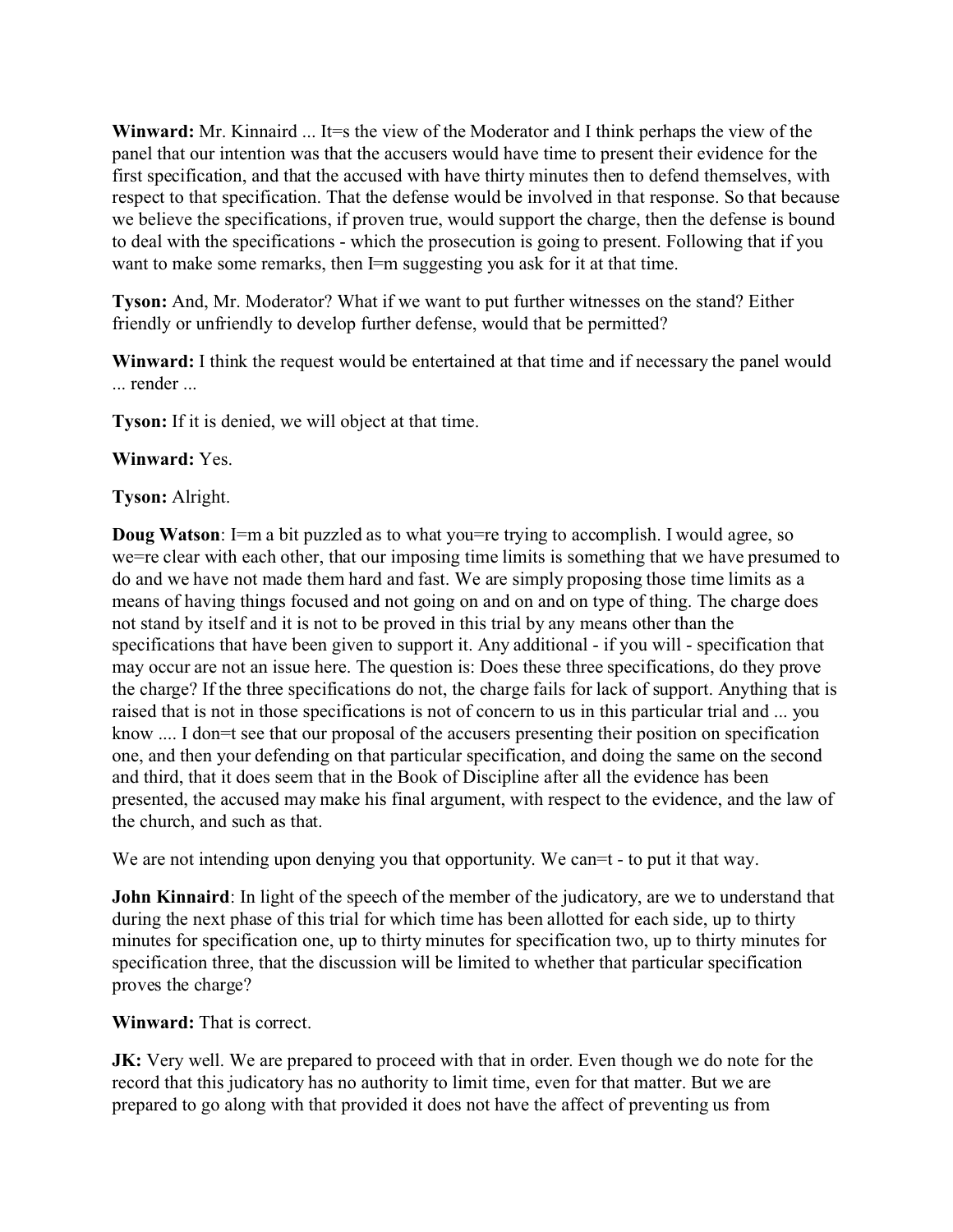providing a full defense at the end of that time. I would point out that you have already allowed remarks in the opening statements that were not to the point of whether specification one, two, and three, proved the charge. There were far many other issues, which I am entitled to have the right to defend myself against in due course.

**Winward**: Thank you. We will note the objections and we will proceed.

**Arlyn Wilkning**: Mr. Moderator?

**Winward:** Mr. Wilkening?

**AW:** Prior to proceeding I would like to have a clarification of the last discussion for the record. Is it the understanding of the defense that this next phase of thirty minutes per charge is to discuss ...the... what they raised in their objections, do these specifications match the charge? Or is it to defend against the charge? I hear them saying two different things. And they speak of using the thirty minutes for speaking to the charge and then they speak, as well, a defense against the charge later. My understanding is that the thirty minutes is for their defense against the charge. I would like to have clarity from the court, which is it?

**Winward:** My understanding is, and I thought I made that clear, their response - up to thirty minutes the accused have, is to make defense against the specifications.

**AW:** So it is not to debate ... so it is not anymore to debate the validity of the charge in its .... excuse me, the validity of the specifications, other than if they are provable or not?

**Winward:** The judicatory has noted those objections. It is my understanding they use that time to defend against the specification. Is it true or not?

**AW:** Thank you. I just needed clarity on that, which point we are discussing.

Winward: Mr. Kinnaird

**JK:** We will not be debating whether the specification is true or not, in the sense of whether I said it or not, or wrote it or not. We=ll be discussing, rather whether it is true that the specification supports and proves the charge.

**Winward:** We appreciate the fact that these words are yours. The questions before this judicatory is: Admitting they are your words, do they or do they not conform to the Standards and Scripture. The prosecution is going to attempt to prove they are Aout of accord $\omega$  and we understand you will try to show, that, as a matter of fact, they are Ain accord. $\omega$  That = s the way we envision this division of time working.

**JK:** I trust we will show they are Ain accord@ with the Scriptures and the Standards, but we will also show they do not support the charge.

**Winward:** If you can demonstrate they are Ain accord@ then the charge disappears. The charge is based on proving those specifications. If they cannot be proved as being Ain accord,@ then the charge is not there.